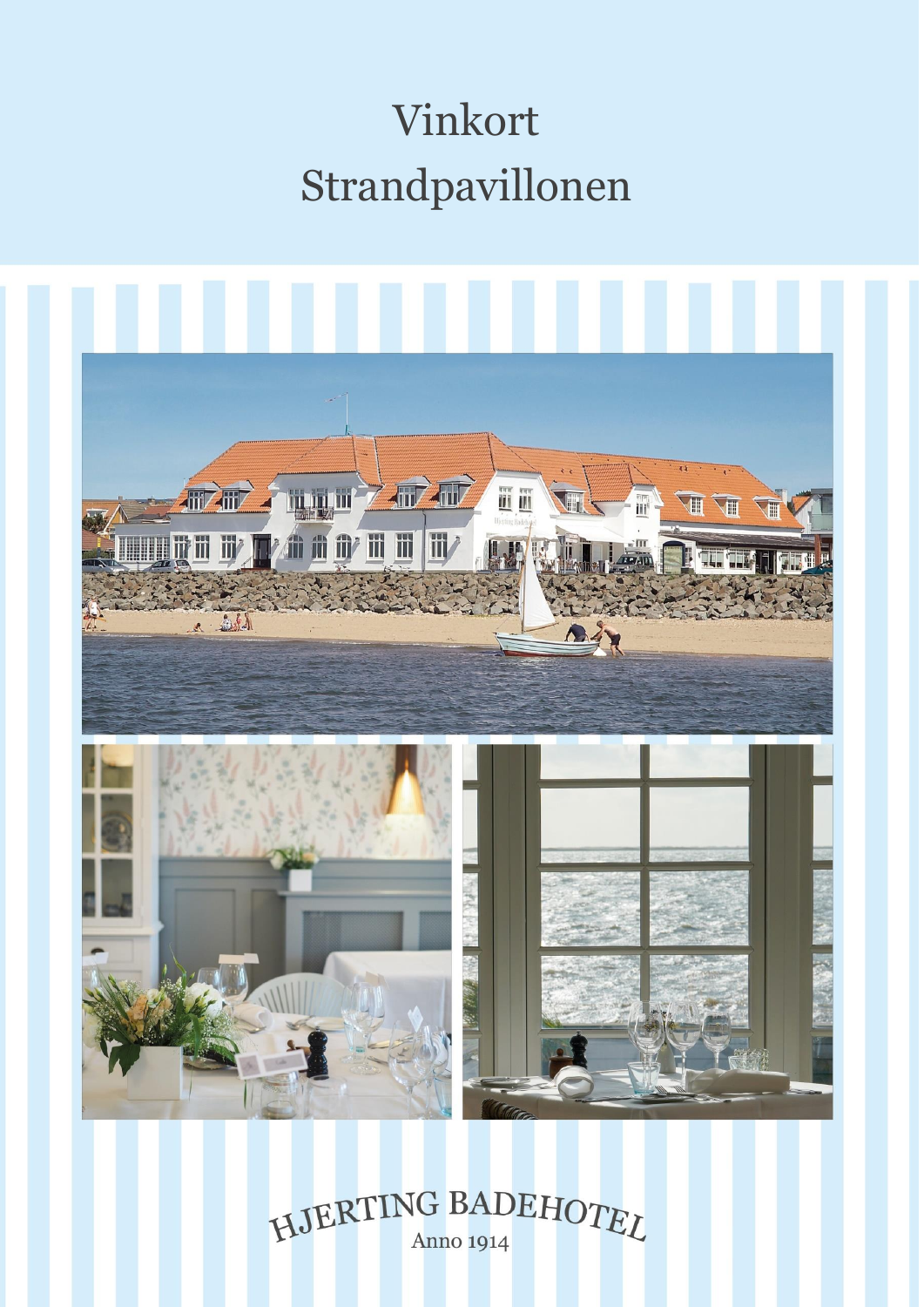# Specialøl & Saft

### **0,5 l. 79,-**

### **Badehotellets øl**

Mørke - *Belgisk Ale*, 6,5% 1914 - *Ravgylden pilsner,* 5,1% Humlefryd *- Klassisk pilsner*, 5,5% Hjertingfiskerens Classic - *Mørk pilsner* - 4,6%

### **Fanø Bryghus**

Rav - *Pilsner*, 4,6% Vestkyst - *IPA*, 5,7 % Vadehav - *Brown Ale*, 6,5% Lynghvede - *Ufiltreret hvedeøl*, 5,0%

Økologiske safter 25 cl….……………………………………………….40,- *Hyldeblomst, Solbær, Rabarber m.fl.*

# Champagne/Mousserende

| Pinot Noir, André Clouet, Bouzy, Doux  749,-           |  |
|--------------------------------------------------------|--|
| Pinot Noir, André Clouet, Bouzy, Brut Rose769,-        |  |
| Vignes de Pierry 1.Cru – Champagne Tellier, Brut 949,- |  |
|                                                        |  |
|                                                        |  |
| Stokkeby Stella Mary, Kerteminde, Danmark739,-         |  |

### Rosé

| Tavel Rosé, La Rocaliere, Tavel, Frankrig 479,- |  |
|-------------------------------------------------|--|
| Pinot Noir, La Petite Perriere, Frankrig399,-   |  |
|                                                 |  |
|                                                 |  |

# Husets vine

Rielsing, "Gaumen Spiel", Trocken, Tyskland *Aromatisk riesling. Tør, med noter af citrus*

D'A Syrah, Domaine Astruc, Limoux, Frankrig *Fyldig og kraftig. Noter af mørke bær og urter*

### *379,-*

# Hvidvin

#### **Bourgogne**

| Bourgogne Aligoté, Domaine Henri Richard 659,-  |  |
|-------------------------------------------------|--|
| Mâcon-Solutré-Pouilly, Joseph Burrier499,-      |  |
| Auxey-Duresses, Vincent Giradin, Mersault 899,- |  |
| Clos du Chateau Blanc, Ch. de Meursault1099,-   |  |
| Chassagne-Montrachet, Dom. Bader-Mimeur1199,-   |  |
| Chablis "Saint Pierre", Domaine d'Henri689,-    |  |

### **Øvrige Franske**

| Riesling Sentiment, Amelie & Charles Sparr, Alsace525,- |  |
|---------------------------------------------------------|--|
| Gewürztraminer, Vinicole Hunawihr, Alsace 429,-         |  |
| Chateauneuf-du-Pape, D. Font du Vent, Rhône 599,-       |  |
|                                                         |  |
| Les Tannes Chardonnay, Paul Mas, Pays D'OC 399,-        |  |

### **Tyskland/Østrig**

| Riesling "Wie Im Fluge", Goldatzel, Tyskland 439,- |  |
|----------------------------------------------------|--|
| Grüner Veltliner Gärtling, Nigl, Østrig509,-       |  |
|                                                    |  |
| Sauvignon Blanc, Sattlerhof, Østrig  545,-         |  |
| Leithaberg Chardonnay, Heinrich, Østrig 629,-      |  |

### **Italien/Spanien**

| Pinot Grigio, La Tunella, Friuli, Italien 459,- |  |
|-------------------------------------------------|--|
| Blanco, Sierra Cantabria, Rioja, Spanien399.-   |  |
| "Solea" Grillo, Cantina Cellaro, Italien349,-   |  |

### **New Zealand/Australien**

| Sauvignon Blanc, Astrolabe, Marlborough, NZ425,- |      |
|--------------------------------------------------|------|
|                                                  |      |
|                                                  |      |
| <b>USA</b>                                       |      |
| <i>Majuela la Viene</i> Dinat Cris, Orsean       | ran. |

### **Sydafrika**

| Chenin Blanc, Rustenberg, Stellenbosch399,- |  |
|---------------------------------------------|--|
| Chardonnay, Rustenberg, Stellenbosch529,-   |  |

### **Danmark**

Frank, Stokkebye Vingård, Kerteminde..………………..…….499,-

**Waseen** *Filtreret & kølet vand med eller uden brus Ad libitum* 25,- pr. person